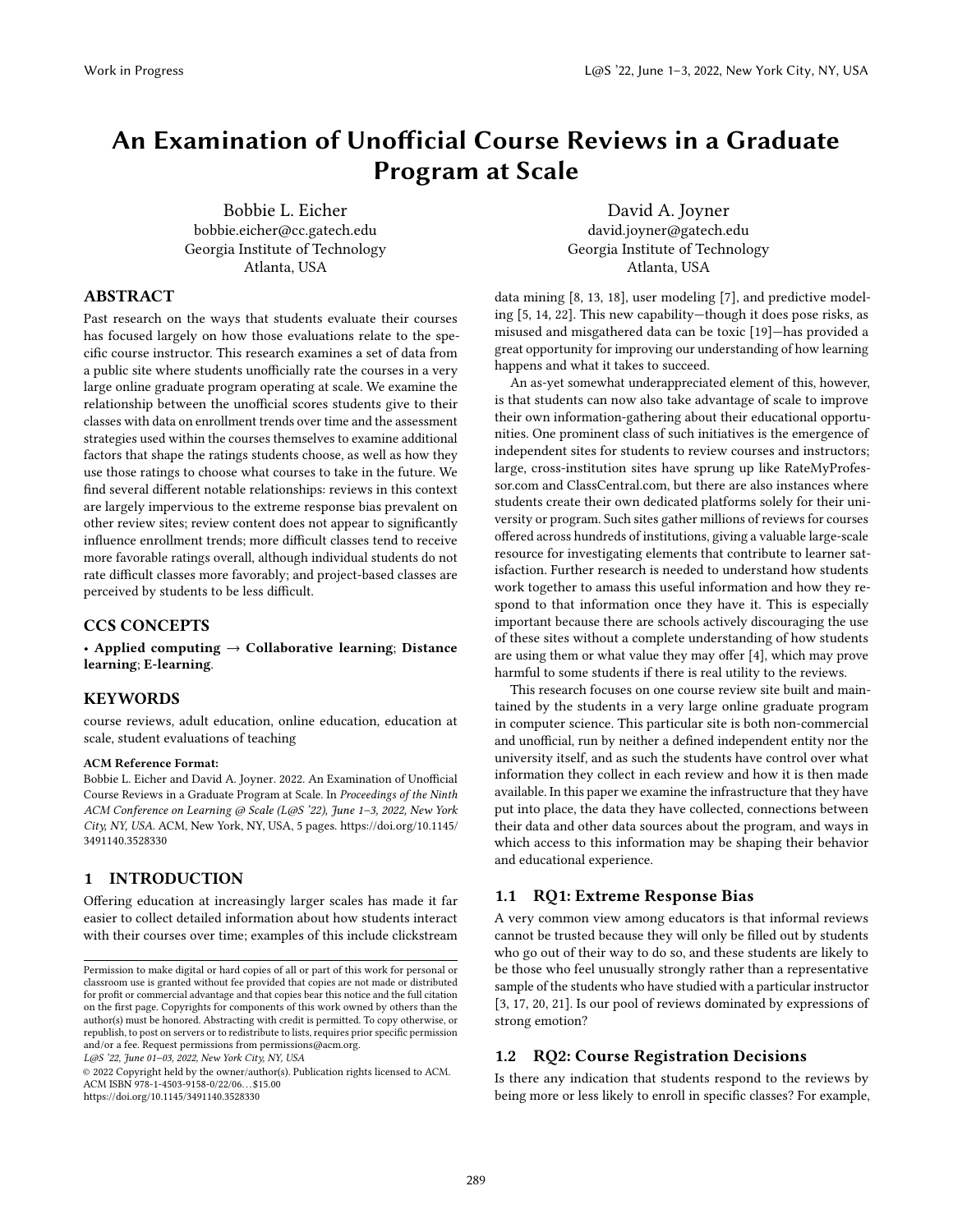if the reviews report that a specific course is unusually difficult, does that affect whether students take it in the future?

# 1.3 RQ3: Difficulty and Favorability

Numerous other studies have pursued the idea that students may reward easy courses with more favorable reviews, with varying conclusions about whether a correlation exists [\[2,](#page-4-14) [3,](#page-4-10) [6,](#page-4-15) [13,](#page-4-2) [15–](#page-4-16)[17\]](#page-4-11). Does the students in this program reward easier classes in this way?

# 1.4 RQ4: Difficulty, Favorability, and Assessment

Do the kind of assessments used in a class (e.g., project-focused courses compared to those that emphasize exams) have a significant impact on how students review the courses?

# 2 RESEARCH CONTEXT

This research focuses on an asynchronous online Master of Science in Computer Science degree at Georgia Tech, a major research institution within the United States. As of spring 2022, the program has over 12,000 active students and it largely (though not exclusively) targets and is populated by working professionals [\[9\]](#page-4-17). While all program requirements are identical to the version of the program offered on campus, students are restricted to part-time enrollment. This means that no student may take more than 3 courses per semester, and most students take only one course at a time in a given semester.

The program-specific review data has been collected by the students themselves through a website called OMSCentral [\[1,](#page-4-18) [12\]](#page-4-19), that remains entirely under student control and does not use an institutional login. This means that students can create accounts and write reviews anonymously, but also means that there is no verification that someone writing a review has actually taken a course, or that a reviewer has not submitted multiple reviews under different names for the same class. The information collected has expanded slightly over time, but as of spring 2022 the site collects 6 pieces of information with each review:

- Course: The course the review is evaluating.
- Term: The semester in which the student took the course.
- Difficulty: The reviewer's assessment of the course's difficulty on a scale of 1 (Very Easy) to 5 (Very Hard)
- Rating: The student's overall perception of the course on a scale of 1 (Strongly Disliked) to 5 (Strongly Liked), also referred to as Favorability in this paper to distinguish it more clearly from the difficulty rating
- Workload: The student's estimate of their average amount of time spent per week
- Comments: Free text commentary and review of the course where students can provide more detail or share whatever additional information they like (though the maintainers of the site do delete any content they deem to be inappropriate)

# 3 DATA COLLECTION

# 3.1 OMSCentral

The student maintainers of the site agreed to provide a spreadsheet covering all reviews, but including only the course, term, difficulty <span id="page-1-0"></span>Table 1: Assessment categories and descriptions as provided to instructors in the survey. The terms in quotation marks refer to how assessments were described in the syllabus.

| Category      | Description                                 |  |  |
|---------------|---------------------------------------------|--|--|
| Exam          | anything referred to as "exam" or "test"    |  |  |
| Homework      | anything referred to as "homeworks",        |  |  |
|               | "written critiques", "programming as-       |  |  |
|               | signments", or "problem sets"               |  |  |
| Lab           | anything referred to as "lab"               |  |  |
| Participation | anything referred to as "class discus-      |  |  |
|               | sion", "forum posts", or "peer review"      |  |  |
| Project       | anything referred to as "projects", "mini-  |  |  |
|               | projects", "project proposals", or "project |  |  |
|               | presentations"                              |  |  |
| Quiz          | anything referred to as "quiz"              |  |  |
| Other         | anything that did not fall into one of the  |  |  |
|               | categories above                            |  |  |

rating, favorability rating, and workload. This eliminated any data about the specific accounts posting or the written comments, ensuring that there would be no possibility of data being included that could link specific students to the reviews they had written.

# 3.2 Course Assessment Data

For comparison with the course reviews, we also used data on the assessments used in each course and how they are weighted from previous work examining the syllabi and assessment practices in the program [\[10,](#page-4-20) [11\]](#page-4-21). The relevant portion of that research involved extracting information about assessments used and how they are weighted from the syllabus of most courses in the program (for the spring 2021 offerings). These were then clustered into categories, with a focus on categorizing the assessments according to the language the professors used to describe them. A brief summary of the categories is shown in Table [1.](#page-1-0)

# 3.3 Enrollment Data

For course-by-course enrollment history, total enrollment numbers for each course offered in the program and for each semester of the program's existence were pulled from the official university registration system. This includes only the total enrollments taken for each class since the program's inception. It also includes all students who were enrolled at the end of the registration period, and therefore does not exclude those students who eventually withdraw rather than finish a course.

To compensate for the fact that the program was rapidly growing over time and some classes were offered more irregularly than others, our calculations involving enrollment include only those courses that have been offered every semester since spring of 2017, and normalize the values by looking at the share of enrollment each course had rather than the absolute numbers. Therefore, change from one semester to another would be how the enrollment within that pool of courses changes relative to each other. This calculation would treat a course as having become smaller if it grew more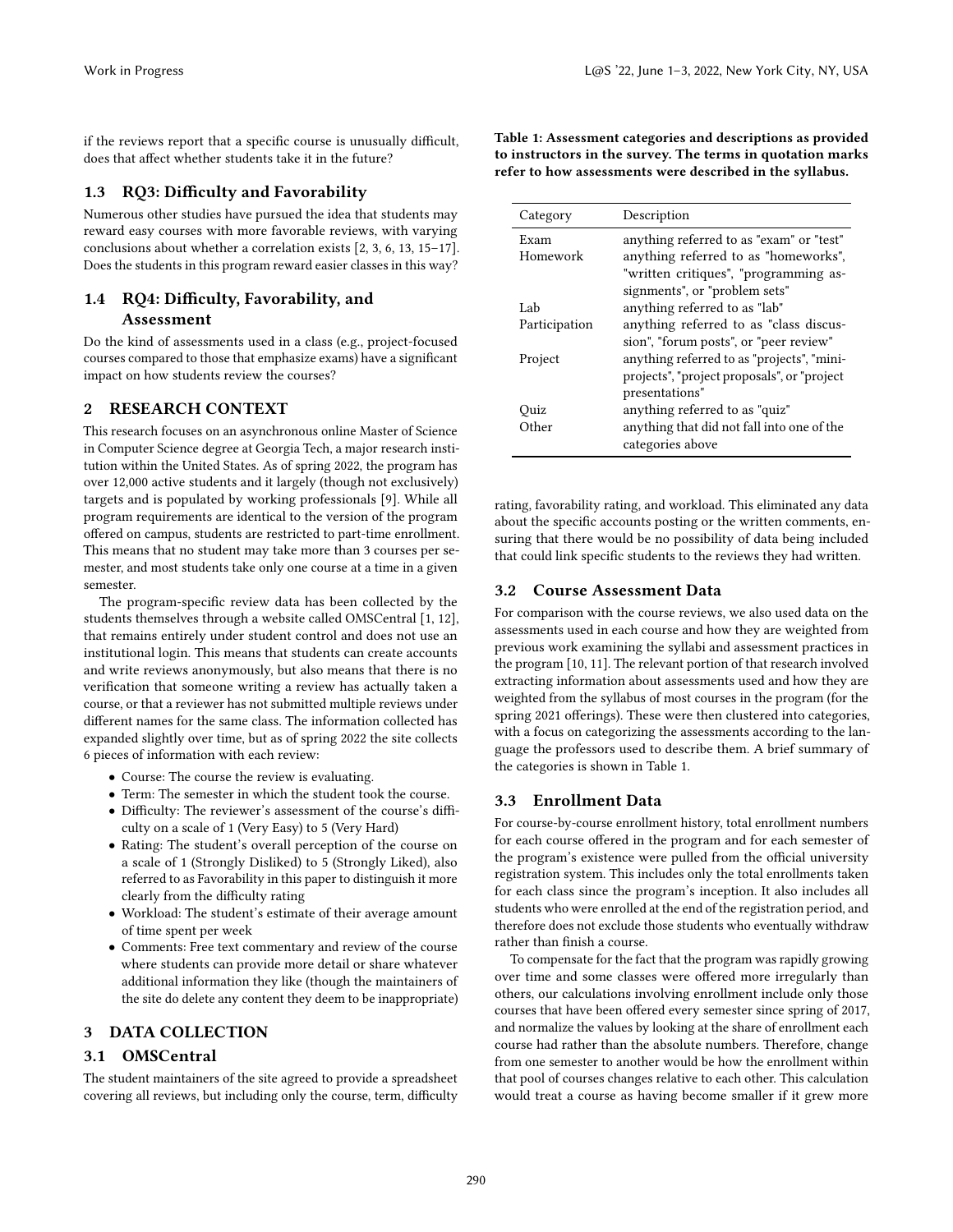slowly than other courses in the pool, even if the actual number of students in the class increased.

#### 4 RESULTS AND DISCUSSION

#### 4.1 RQ1: Extreme Response Bias

For this question, we focus on the favorability rating the students assigned to their review to look for indications that they are dominated by people with especially strong opinions, whether positive or negative. The breakdown of how many times each possible score was seen is shown in Figure [1.](#page-2-0) If extreme responses were driving the reviews, we would expect to see a lot of the responsees falling under either "Strongly Liked" or "Strongly Disliked". We do see a tendency for the sentiment to be positive, but there are fewer people selecting "Strongly Liked" than "Liked" and the difference between "Neutral" and "Strongly Disliked" is less than 1%. Based on this, we conclude that extreme response bias does not appear to be an issue in this dataset.

<span id="page-2-0"></span>

Figure 1: Number of times each favorability rating score was selected for a review.

Some simple statistical information on difficulty, rating, and workload is available in Table [2.](#page-2-1) The mean and skew are shown for both the reviews taken individually, and aggregated by course (limited to courses with at least 50 reviews to minimize the impact of courses with very few reviews). These likewise show no indication of reviews being dominated by the most extreme scores.

<span id="page-2-1"></span>Table 2: Summary statistics for all reviews individually, and also aggregated by course (including only courses with greater than 50 reviews).

|            | Individual |         | Aggregated |         |
|------------|------------|---------|------------|---------|
|            | Mean       | Skew    | Mean       | Skew    |
| Difficulty | 3.12       | $-0.06$ | 3.27       | 0.19    |
| Rating     | 3.56       | $-0.70$ | 3.63       | $-0.61$ |
| Workload   | 14.30      | 2.89    | 15.05      | 0.88    |

<span id="page-2-2"></span>Table 3: Correlations between the average student review values across all semesters for each category among themselves and also with the weightings of different assessment types in the same courses.

|               | Difficulty | Rating  | Workload |
|---------------|------------|---------|----------|
| Difficulty    | 1.00       |         |          |
| Rating        | $0.39*$    | 1.00    |          |
| Workload      | $0.90***$  | 0.35    | 1.00     |
| Ouizzes       | 0.02       | 0.00    | $-0.01$  |
| Projects      | $-0.48**$  | $-0.12$ | $-0.42*$ |
| Homeworks     | 0.23       | 0.01    | $0.41*$  |
| Exams         | 0.30       | 0.15    | 0.08     |
| Participation | $-0.15$    | $-0.02$ | $-0.11$  |

Note:  $*$  p < 0.05  $**$  p < 0.01  $***$  p < 0.001

#### 4.2 RQ2: Course Registration Decisions

For the sake of comparability, our look at course registration focuses only on those courses that were offered every semester after Spring 2017. Based on these calculations, the correlation between enrollment change each semester and difficulty scores had a mean of 0.03, for rating the correlation was -0.01, and for workload it was 0.02. None of these values were statistically significant. There is no indication then, based on these calculations, of a correlation between the ratings or workload and changes in enrollment in the semester immediately following.

We have other data that tells us a large proportion of the students do look at reviews and report finding them valuable [\[12\]](#page-4-19), so this is not explained by a lack of awareness. It may be the case that aggregate registration changes very little because students are driven mainly by specific program requirements and do not have enough options available to meet requirements to change their choices. It is also possible that there is an effect that are calculations do not show (for example, because registration for one semester happens before the previous semester ends, student's may not be seeing the reviews from the most recent semester early enough for that to be the set influencing their decisions). We intend to do future work exploring the topic of how students use reviews, such as whether students may change their registration decisions in response to reviews, but in ways that either are not visible when the student body's behavior is viewed in aggregate or which could not be captured with the specific comparisons we attempted.

# 4.3 Difficulty and Favorability

In an effort to minimize the effect of courses with very few reviews that may be heavily influenced by one or two students with strong opinions, we restricted this calculation to courses with at least 50 reviews available. The correlations between the different ratings when all the reviews for each course are aggregated together are shown in Table [3.](#page-2-2) In the aggregate for each course, there is a statistically significant correlation of 0.39 between how favorably a student rates a course and how difficult the same student says it is. When we did the same calculation for the individual reviews of the same pool of courses without aggregating them by course, however,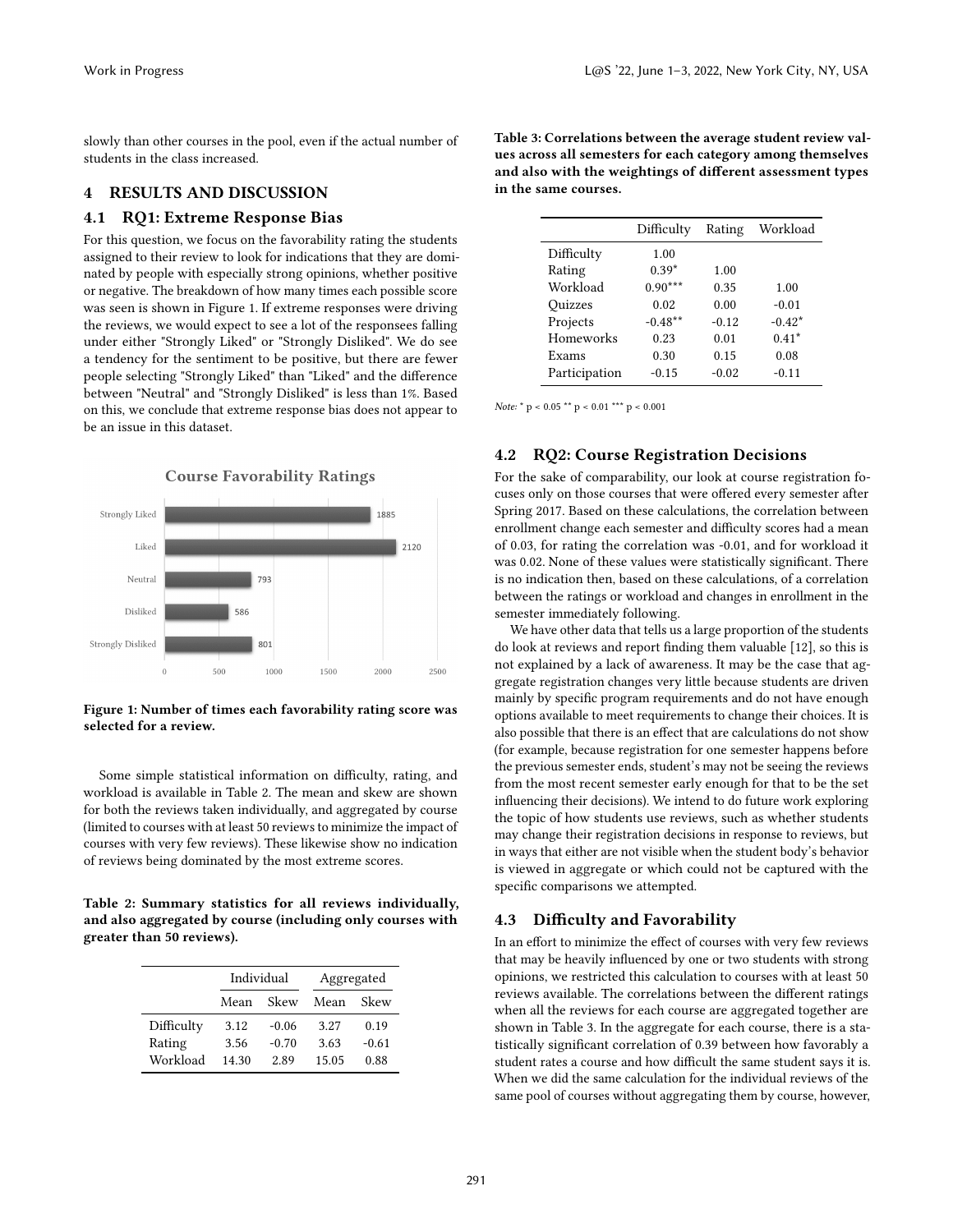there was no statistically significant correlation. It appears that the students as a group are somewhat more likely to give favorable ratings to courses that are generally seen as more difficult, but that this relationship only exists for the average view of each course and not for the views students express individually.

What we can say with confidence is that there is no indication of the specific relationship that has been widely hypothesized (that easier courses would be reviewed more favorably). We have some reason to believe there is a relationship that goes in the other direction, but it is a possibility that will require further exploration, first to confirm the result with additional data and then to seek possible explanations.

# 4.4 RQ4: Difficulty, Favorability, and Assessment

Finally, we examined whether the assessments used in a course appear to affect student perceptions of the course. The results are available in Table [3.](#page-2-2) Unsurprisingly, there is a very strong relationship between difficulty and overall workload reported. This relationship is represented more visually in Figure [2.](#page-3-0)

<span id="page-3-0"></span>

#### Figure 2: Relationship between average difficulty rating and average workload reported on reviews for classes with at least 50 reviews, aggregated by course.

More interestingly, courses that use projects appear to be regarded as both easier and less time-consuming to a statistically significant degree. This may be due to the specific population participating in the program. Course projects are often identical to those used in courses on campus, which are intended to be used by a population of graduate students who have mainly come to graduate school directly out of their undergraduate degree. However, this particular program is mainly working adults who often have years of experience as professional programmers [\[9\]](#page-4-17), and so this could explain why the complexity of the programming assignments may not be very challenging to them as a group. It is also possible that the amount of time many students have been away from school has left them feeling out of practice at skills like preparing for exams and writing papers, so these things feel much more difficult to them relative to programming assignments.

Homework assignments appear to have a statistically significant impact on increasing the amount of time spent on classes without a similar effect on the difficult, so it may be that these are typically regarded as more time-consuming than challenging. None of the other assessments appear to have any effects, though it is worth noting that Exams fell only slightly short of the p < 0.05 standard to be considered statistically significant. Since the standard in this work for an "exam" was only that it was referred to as an exam in the syllabus of the course, it may be worthwhile in future work to look at the types of exams used in the program more closely, and examine whether there may be some sub-types that do have an effect.

#### 5 FUTURE WORK

There are two major directions we hope to explore in future work: examining how the students use reviews in making decisions about their academic careers, and analyzing the text students submit along with their review scores which we omitted from this initial study.

#### 5.1 Student Interaction With Reviews

We have found some indication in this preliminary work that there are genuinely interesting trends and correlations within the review data, but we do not yet have a detailed sense of how students are using the data and whether its use improves or harms their academic experience overall. Some early data about this is available [\[12\]](#page-4-19), but we particularly need to do a deeper exploration in light of the lack of any obvious effect of reviews on registration patterns.

For example, while students widely use the site and report valuing the information, there is no data on whether there is an actual benefit to its use. We are particularly interested in exploring whether students make any clear changes to their behavior in response to reading reviews. We have seen no indication of an effect on registration at the level of the courses as a whole, but it may still be that individual students are altering their behavior in interesting ways (such as using workload information to choose classes based on how demanding they expect the other aspects of their life to be that term). Such information could help future students to make more informed decisions in their use of this kind of tool. It could also lead to a better understanding of what kind of additional information about each course it would be valuable to make available officially.

#### 5.2 Text Analysis

A quick look through the length of the most recent 150 reviews, checking only their length, showed that they averaged 330 words. Given that there are 6,894 reviews total at this time, a significant amount of student time has gone into this content. This volume of text offers a tremendous opportunity to gain more insight into the kinds of information students feel they should offer, and how this differs among subject areas and individual classes.

#### ACKNOWLEDGMENTS

The authors would like to express their great appreciation to Mehmet Bajin (mehmet.bajin@gatech.edu) for providing an anonymized version of the review data from the OMSCentral site, and also more broadly for the work he has done as the creator and primary maintainer of this free resource.